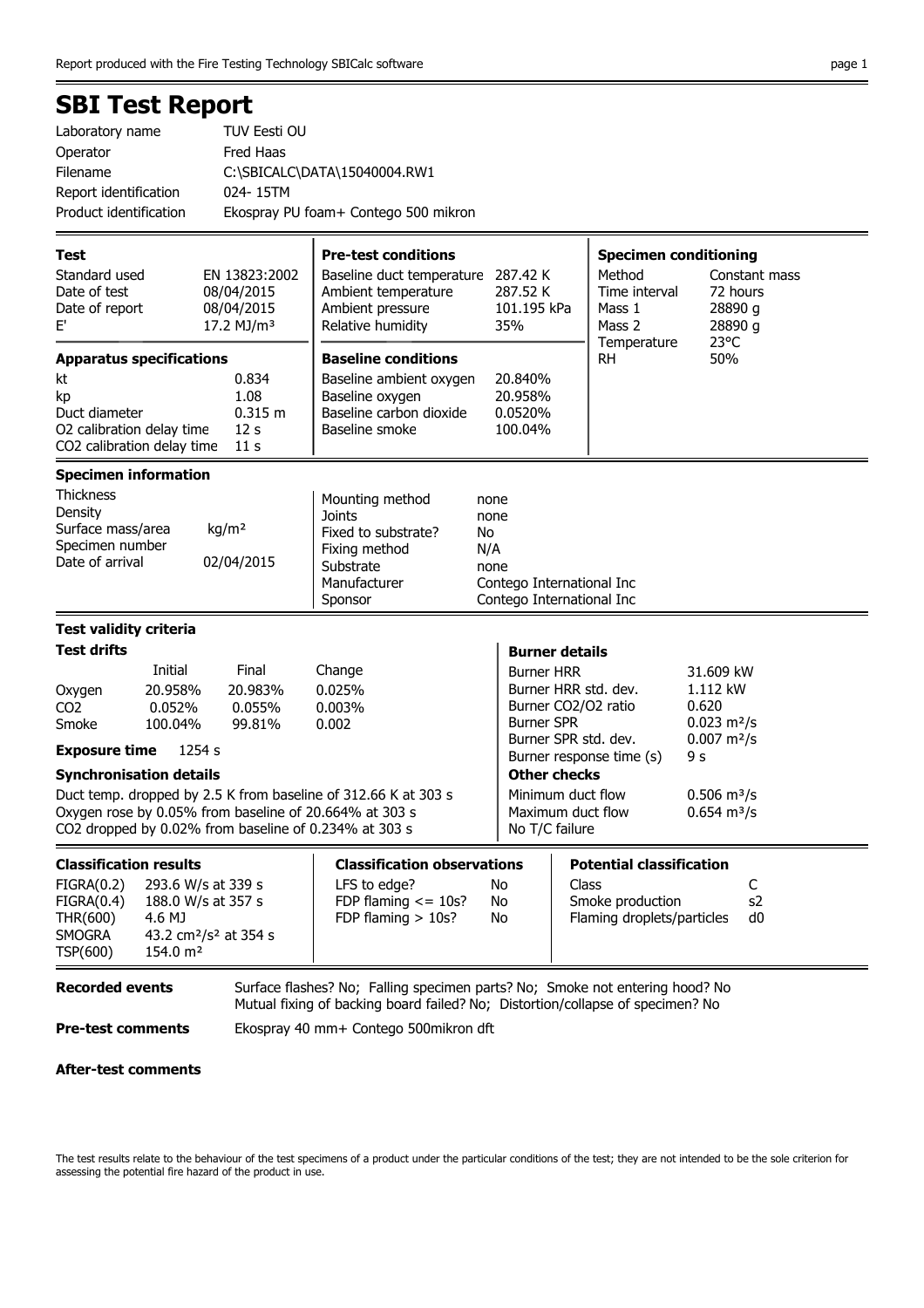# SBI Test Report

| Laboratory name        | TUV Eesti OU                         |
|------------------------|--------------------------------------|
| Operator               | Fred Haas                            |
| Filename               | C:\SBICALC\DATA\15040004.RW1         |
| Report identification  | 024-15TM                             |
| Product identification | Ekospray PU foam+ Contego 500 mikron |

#### HRR and HRR(30) graph









The test results relate to the behaviour of the test specimens of a product under the particular conditions of the test; they are not intended to be the sole criterion for assessing the potential fire hazard of the product in use.